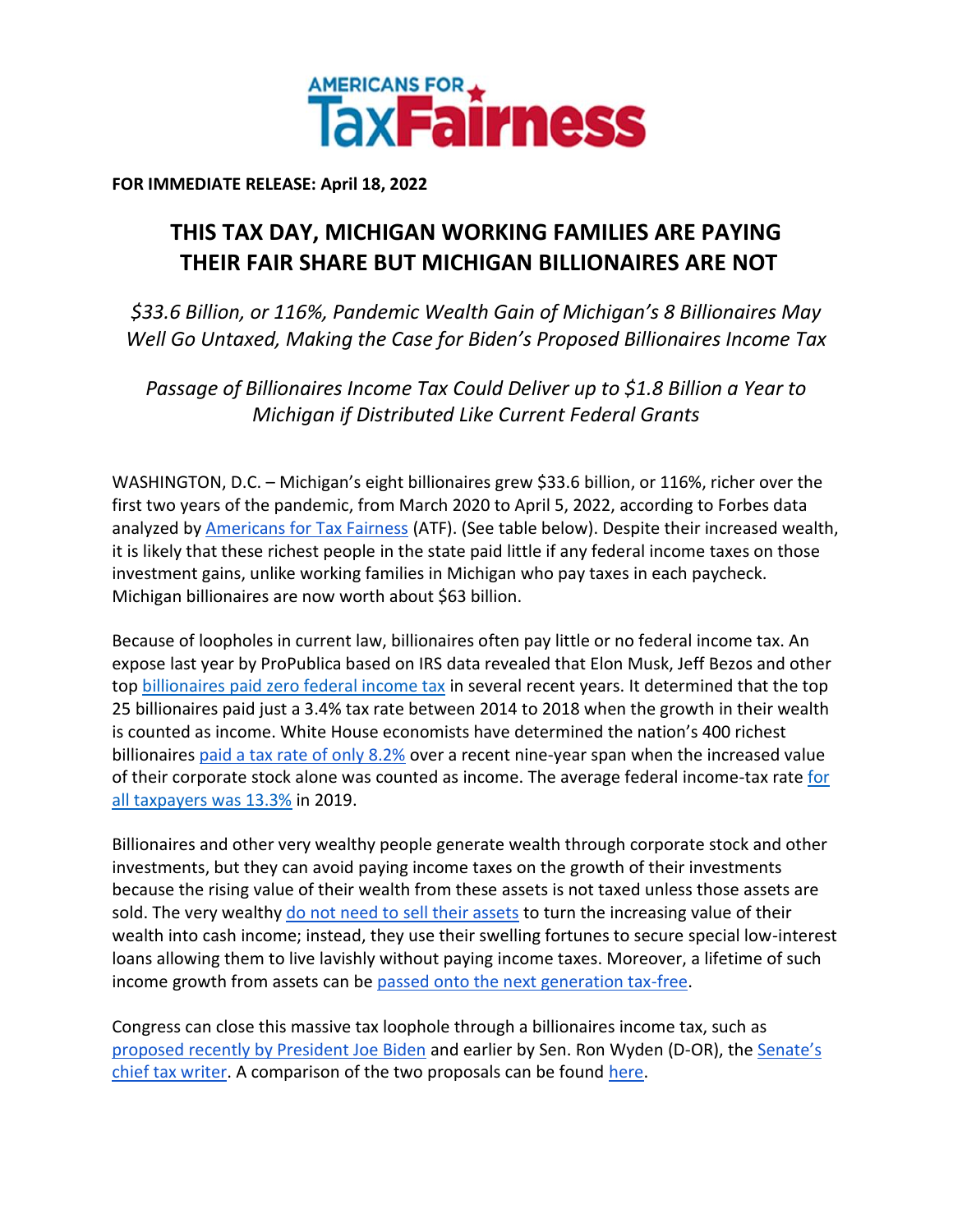| <b>Name</b>           | <b>Net Worth</b><br>Mar. 18, 2020<br>(\$ Millions) | <b>Net Worth</b><br>Apr. 5, 2022<br>(\$ Millions) | 24 Month Wealth<br>Growth<br>(\$ Millions) | 24 Month % Wealth<br>Growth |
|-----------------------|----------------------------------------------------|---------------------------------------------------|--------------------------------------------|-----------------------------|
| <b>MICHIGAN</b>       | \$29,100                                           | \$62,722                                          | \$33,622                                   | 115.5%                      |
| <b>Daniel Gilbert</b> | \$6,500                                            | \$21,810                                          | \$15,310                                   | 235.5%                      |
| Hank & Doug Meijer    | \$10,200                                           | \$17,479                                          | \$7,279                                    | 71.4%                       |
| Ronda Stryker         | \$4,300                                            | \$7,321                                           | \$3,021                                    | 70.3%                       |
| Mat Ishbia            | N/A                                                | \$4,914                                           | N/A                                        | N/A                         |
| <b>Marian Ilitch</b>  | \$3,800                                            | \$4,397                                           | \$597                                      | 15.7%                       |
| Roger Penske          | \$1,100                                            | \$2,651                                           | \$1,551                                    | 141.0%                      |
| <b>William Young</b>  | \$2,100                                            | \$2,241                                           | \$141                                      | 6.7%                        |
| Donald Foss           | \$1,100                                            | \$1,908                                           | \$808                                      | 73.5%                       |

**Source:** Forbes data from March 18, 2020, and April 5, 2022, analyzed by Americans for Tax Fairness and available [here.](https://docs.google.com/spreadsheets/d/1MksOhwmIojtZihAmPcfcYeaGoG3FOFZmiKUza1dIRD4/edit?usp=sharing)

Both proposals would tax investment gains of the superrich more like the wages of workers are taxed now. Requiring billionaires to pay a fairer share on the growth in value of their assets would make the tax system more equitable and generate revenue that would greatly benefit the economy and increase services and opportunities for millions of Americans.

The public overwhelmingly favors a billionaires income tax: 64% of respondents in a recen[t](https://docs.google.com/document/d/1AhWvucOLV2qY6izLkZvHpPig6DDmdFaCbmeM-5E65Xw/edit) [national poll](https://docs.google.com/document/d/1AhWvucOLV2qY6izLkZvHpPig6DDmdFaCbmeM-5E65Xw/edit) supported Senator Wyden's plan. (President Biden's plan was not tested in this poll.)

The billionaires income tax proposed by President Biden would [raise about \\$361 billion](https://americansfortaxfairness.org/issue/comparison-biden-wyden-billionaires-income-tax-proposals-short/) over 10 years and the version proposed by Sen. Wyden would raise \$557 billion over 10 years. Nationally, it could do a great deal to hel[p](https://americansfortaxfairness.org/issue/6-ways-spend-revenue-billionaires-income-tax/) [lower costs for working families](https://americansfortaxfairness.org/issue/6-ways-spend-revenue-billionaires-income-tax/) by funding access to affordable healthcare and lower housing costs, ensuring the expanded Child Tax Credit benefits that recently expired could be extended for another four years, significantly lower the cost of childcare for working families and more.

**If that revenue was distributed to the states based on historical levels of federal grants to state budgets, Michiga[n](https://docs.google.com/spreadsheets/d/1uMGQ0_Ow8ssIrktfYIvIQZwB44zOHf82ILpvh5kzWUI/edit?usp=sharing) [could gain](https://docs.google.com/spreadsheets/d/1uMGQ0_Ow8ssIrktfYIvIQZwB44zOHf82ILpvh5kzWUI/edit?usp=sharing) about \$1.2 billion or \$1.8 billion a year for 10 years, respectively, from the Biden and Wyden billionaires tax plans.** This is based on budget data from the National Association of State Budget Officers. Between 2019 and 2021, federal grant funds made up an average of about 43% of Michigan's state budget.

Federal grant funds to states [pay for numerous programs and services:](https://www.cbpp.org/research/state-budget-and-tax/federal-aid-to-state-and-local-governments) healthcare (Medicaid and CHIP), childcare, food and nutrition (SNAP, WIC), education (Head Start, Title I and IDEA), housing, transportation (highways, airports, and mass transit), public safety and much more. These funds represent nearly one-third of state budgets on average and nearly one-quarter of state and local budgets combined. Additional funds generated by a billionaires income tax could be used to lower costs to the state's working families for vital services like healthcare, childcare and housing.

The potential of \$1.2 billion or \$1.8 billion a year in federal grant[s](https://docs.google.com/spreadsheets/d/1uMGQ0_Ow8ssIrktfYIvIQZwB44zOHf82ILpvh5kzWUI/edit?usp=sharing) [would add about](https://docs.google.com/spreadsheets/d/1uMGQ0_Ow8ssIrktfYIvIQZwB44zOHf82ILpvh5kzWUI/edit?usp=sharing) 1.9% or 2.9% to the state's budget, respectively, based on an average of the state's budgets between 2019 and 2021.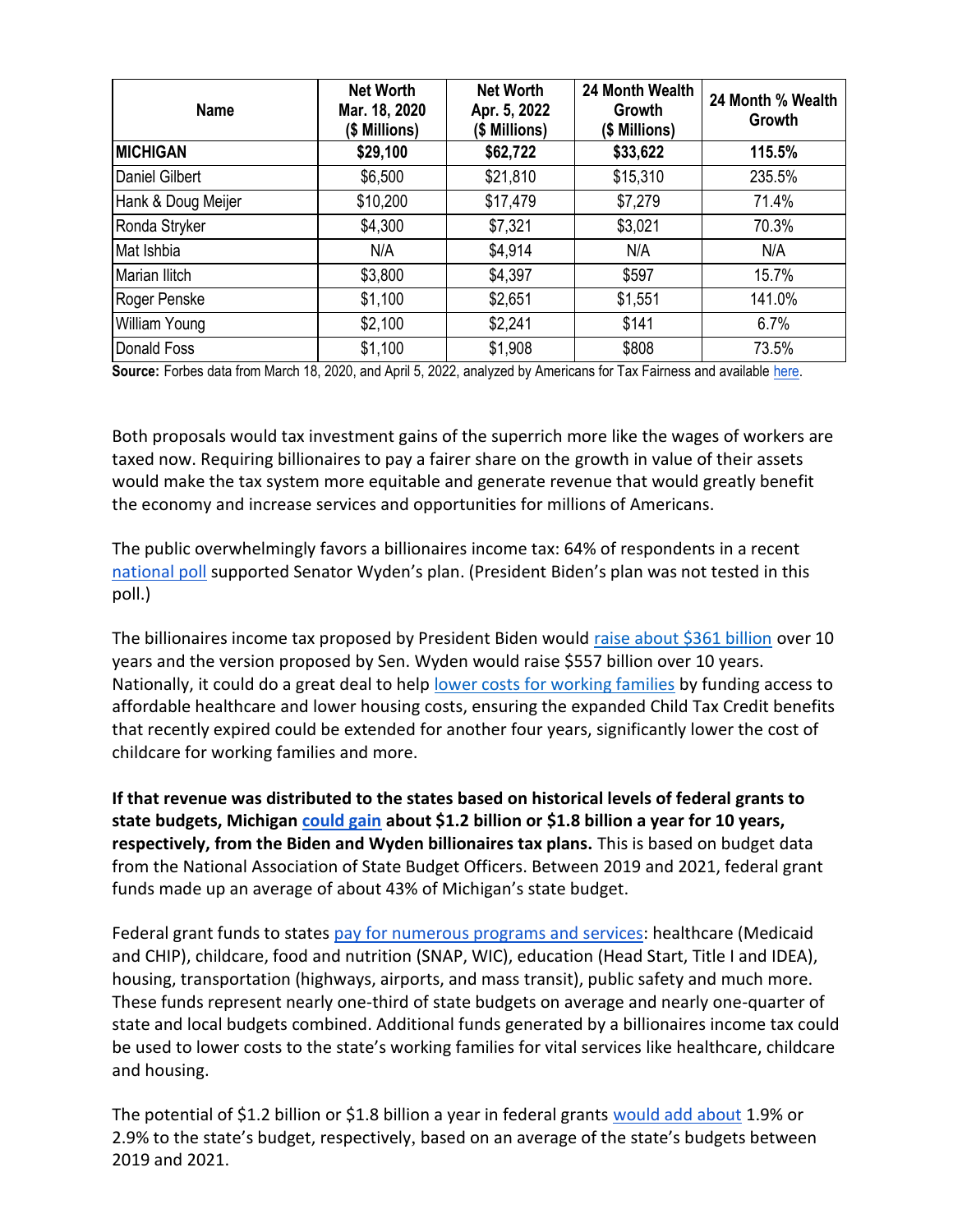"The failure to tax increases in billionaire wealth from skyrocketing corporate stock and other investments is the worst loophole in our loophole-ridden tax code. Workers pay tax on their income all year, every year. Simple justice demands that billionaires do the same," said **Frank Clemente, executive director of Americans for Tax Fairness**. "Congress should close this loophole in the legislation members are now negotiating to help families cope with rising prices and make major investments in clean energy, all paid for by more fairly taxing the rich and corporations."

Over the two years since the national COVID emergency was announced in March 2020, the wealth of America's billionaires has climbed by \$2 trillion, or 70%, to a total of **\$5 trillion, as of April 5**. The total number of billionaires has increased from **614 to 741**. [\[See national table\]](https://docs.google.com/spreadsheets/d/1MksOhwmIojtZihAmPcfcYeaGoG3FOFZmiKUza1dIRD4/edit?usp=sharing) Among the notable increases in wealth:

- **Elon Musk:** The driving force behind Tesla and SpaceX saw his wealth skyrocket by over 11-fold, or \$266 billion, to settle at \$290 billion.
- **Jeff Bezos:** The man who started Amazon is now worth nearly \$190 billion, after an \$77 billion leap in wealth during the pandemic.
- **Larry Page and Sergei Brin:** The Google co-founders saw their wealth climb more than 133% – and are now worth \$119 billion and \$114 billion, respectively.

This billionaires' bonanza has played out against the pandemic pall: 2,383,780 Michigan residents have contracted COVID-19 and 35,666 have died from it. Many small businesses have closed, daily life has been disrupted and the cost of everything from housing to gas has consumed a greater share of household incomes. Although prompt and ample federal action prevented much worse economic consequences from COVID and helped to speed recovery, businesses and families will once again face perils as many of these interventions expire shortly.

Millions of families, for instance, could face [steep increases in healthcare premiums or loss of](https://www.nytimes.com/2022/04/04/opinion/covid-medicaid-loss.html)  [insurance coverage](https://www.nytimes.com/2022/04/04/opinion/covid-medicaid-loss.html) in the second half of this year as pandemic responses fall away:

- **Medicaid Coverage:** Early in the pandemic, as millions of Americans lost jobs and healthcare coverage, Congress passed the bipartisan Families First Coronavirus Response Act that covered many more people. The federal government increased matching funds to states and ensured that Medicaid enrollees would be continuously covered through the duration of the public health emergency. Once the public health emergency expires—which it is expected to do this year—as many a[s](https://www.urban.org/sites/default/files/2022-03/what-will-happen-to-medicaid-enrollees-health-coverage-after-the-public-health-emergency_1_1.pdf) [13 million people](https://www.urban.org/sites/default/files/2022-03/what-will-happen-to-medicaid-enrollees-health-coverage-after-the-public-health-emergency_1_1.pdf)  [could lose health coverage](https://www.urban.org/sites/default/files/2022-03/what-will-happen-to-medicaid-enrollees-health-coverage-after-the-public-health-emergency_1_1.pdf) over the next 12 months. In Michigan about 460,000 of the state's 2,736,00[0](https://www.medicaid.gov/medicaid/program-information/medicaid-and-chip-enrollment-data/report-highlights/index.html) [Medicaid patients](https://www.medicaid.gov/medicaid/program-information/medicaid-and-chip-enrollment-data/report-highlights/index.html) could lose their coverage, according to an Urban Institute study (see table 2).
- **Affordable Care Act (ACA) Coverage:** Congress and the Biden Administration also took action to make private insurance more affordable during COVID by passing the American Rescue Plan, which provided enhanced premium assistance to help more people buy ACA coverage. This resulted i[n](https://www.whitehouse.gov/briefing-room/statements-releases/2022/03/10/during-week-of-anniversary-of-american-rescue-plan-biden-harris-administration-highlights-health-insurance-subsidies-that-promoted-critical-increases-in-enrollment-and-cost-savings/) [record high enrollment](https://www.whitehouse.gov/briefing-room/statements-releases/2022/03/10/during-week-of-anniversary-of-american-rescue-plan-biden-harris-administration-highlights-health-insurance-subsidies-that-promoted-critical-increases-in-enrollment-and-cost-savings/) in insurance marketplace plans this year. However, the enhanced premium assistance that saved individuals over \$800 last year, will expire at the end of 2022 if Congress does not take action. This will pric[e](https://tcf.org/content/commentary/american-rescue-plans-premium-assistance-must-made-permanent/?agreed=1) [millions nationwide out of coverage,](https://tcf.org/content/commentary/american-rescue-plans-premium-assistance-must-made-permanent/?agreed=1) among them many of the roughly 267,[0](https://www.kff.org/health-reform/state-indicator/marketplace-enrollment/?currentTimeframe=0&sortModel=%7B%22colId%22:%22Location%22,%22sort%22:%22asc%22%7D)00 [ACA policy holders](https://www.kff.org/health-reform/state-indicator/marketplace-enrollment/?currentTimeframe=0&sortModel=%7B%22colId%22:%22Location%22,%22sort%22:%22asc%22%7D) in Michigan.